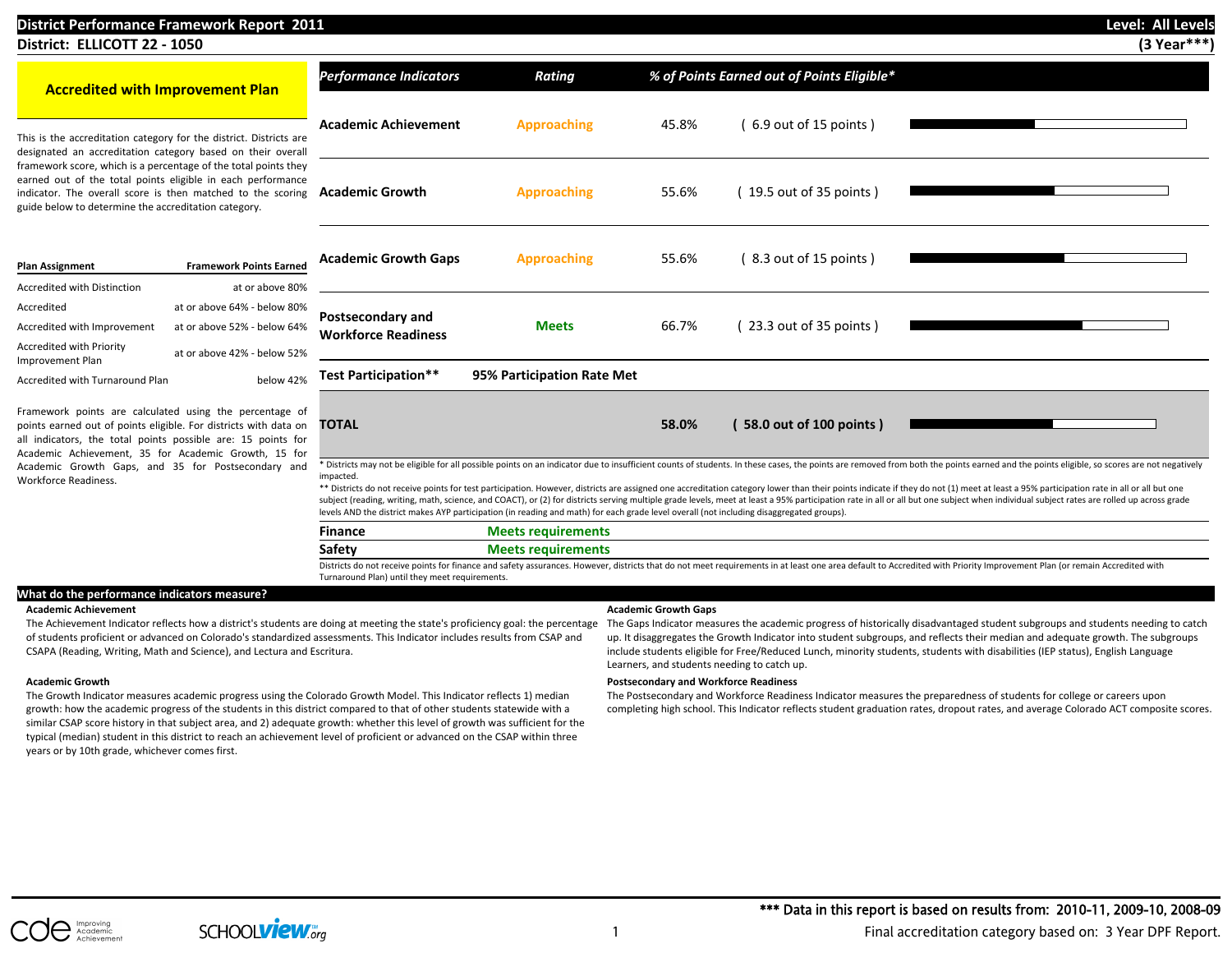# **Performance Indicators Level: Elementary School**

**District: ELLICOTT 22 - 1050 3** 

| ٧ | v | . .<br>v |  |
|---|---|----------|--|
|   |   |          |  |

| Academic Achievement             | <b>Points Earned</b> | <b>Points Eligible</b> | % Points | <b>Rating</b>              | $\boldsymbol{N}$ | % Proficient/Advanced                              | <b>District's Percentile</b>                                |                                 |
|----------------------------------|----------------------|------------------------|----------|----------------------------|------------------|----------------------------------------------------|-------------------------------------------------------------|---------------------------------|
| Reading                          |                      |                        |          | <b>Does Not Meet</b>       | 547              | 60.3%                                              | 14                                                          |                                 |
| <b>Mathematics</b>               | $\overline{2}$       | 4                      |          | Approaching                | 543              | 60.8%                                              | 22                                                          |                                 |
| Writing                          | $\mathbf{1}$         | 4                      |          | <b>Does Not Meet</b>       | 543              | 40.7%                                              | 12                                                          |                                 |
| <b>Science</b>                   | $\overline{2}$       | 4                      |          | Approaching                | 185              | 35.1%                                              | 20                                                          |                                 |
| Total                            | 6                    | 16                     | 37.5%    | Approaching                |                  |                                                    |                                                             |                                 |
| Academic Growth                  | <b>Points Earned</b> | <b>Points Eligible</b> | % Points | Rating                     | $\boldsymbol{N}$ | <b>Median Growth Percentile</b>                    | <b>Median Adequate Growth Percentile</b>                    | <b>Made Adequate</b><br>Growth? |
| Reading                          | $\mathbf{1}$         | 4                      |          | <b>Does Not Meet</b>       | 328              | 37                                                 | 38                                                          | No                              |
| <b>Mathematics</b>               | $\overline{2}$       | 4                      |          | Approaching                | 329              | 51                                                 | 53                                                          | No                              |
| <b>Writing</b>                   | $\mathbf{1}$         | 4                      |          | Does Not Meet              | 327              | 39                                                 | 46                                                          | No                              |
| Total                            | $\overline{4}$       | 12                     | 33.3%    | <b>Does Not Meet</b>       |                  |                                                    |                                                             |                                 |
| <b>Academic Growth Gaps</b>      | <b>Points Earned</b> | <b>Points Eligible</b> | % Points | Rating                     | Subgroup         | <b>Subgroup Median Growth</b><br><b>Percentile</b> | <b>Subgroup Median Adequate</b><br><b>Growth Percentile</b> | <b>Made Adequate</b><br>Growth? |
| Reading                          | 6                    | 20                     | 30%      | <b>Does Not Meet</b>       |                  |                                                    |                                                             |                                 |
| Free/Reduced Lunch Eligible      | $\mathbf{1}$         | 4                      |          | <b>Does Not Meet</b>       | 220              | 34                                                 | 44                                                          | No                              |
| <b>Minority Students</b>         | $\overline{2}$       | 4                      |          | Approaching                | 98               | 41                                                 | 44                                                          | No                              |
| <b>Students w/ Disabilities</b>  | $\mathbf{1}$         | 4                      |          | <b>Does Not Meet</b>       | 33               | 27                                                 | 71                                                          | No                              |
| <b>English Language Learners</b> | $\mathbf{1}$         | 4                      |          | <b>Does Not Meet</b>       | 36               | 33                                                 | 61                                                          | No                              |
| Students needing to catch up     | $\mathbf{1}$         | 4                      |          | <b>Does Not Meet</b>       | 122              | 35                                                 | 63                                                          | No                              |
| <b>Mathematics</b>               | 11                   | 20                     | 55%      | Approaching                |                  |                                                    |                                                             |                                 |
| Free/Reduced Lunch Eligible      | $\overline{2}$       | 4                      |          | Approaching                | 222              | 51                                                 | 60                                                          | No                              |
| <b>Minority Students</b>         | $\Delta$             | 4                      |          | <b>Exceeds</b>             | 99               | 62                                                 | 61                                                          | Yes                             |
| <b>Students w/ Disabilities</b>  | $\mathbf{1}$         | 4                      |          | <b>Does Not Meet</b>       | 33               | 28                                                 | 82                                                          | <b>No</b>                       |
| <b>English Language Learners</b> | $\overline{2}$       | 4                      |          | Approaching                | 37               | 54                                                 | 66                                                          | No                              |
| Students needing to catch up     | $\overline{2}$       | 4                      |          | Approaching                | 116              | 48                                                 | 74                                                          | No                              |
| <b>Writing</b>                   | 6                    | 20                     | 30%      | <b>Does Not Meet</b>       |                  |                                                    |                                                             |                                 |
| Free/Reduced Lunch Eligible      | $\mathbf{1}$         | 4                      |          | <b>Does Not Meet</b>       | 220              | 35                                                 | 51                                                          | No                              |
| <b>Minority Students</b>         | $\overline{2}$       | 4                      |          | Approaching                | 98               | 40                                                 | 51                                                          | No                              |
| <b>Students w/ Disabilities</b>  | 1                    | 4                      |          | <b>Does Not Meet</b>       | 33               | 27                                                 | 80                                                          | No                              |
| <b>English Language Learners</b> | 1                    | 4                      |          | <b>Does Not Meet</b>       | 36               | 23                                                 | 60                                                          | No                              |
| Students needing to catch up     | $\mathbf{1}$         | 4                      |          | <b>Does Not Meet</b>       | 192              | 39                                                 | 61                                                          | No                              |
| Total                            | 23                   | 60                     | 38.3%    | Approaching                |                  |                                                    |                                                             |                                 |
| <b>Test Participation</b>        | % of Students Tested |                        |          | Rating                     |                  | <b>Students Tested</b>                             | <b>Total Students</b>                                       |                                 |
| Reading                          | 99.3%                |                        |          | 95% Participation Rate Met |                  | 596                                                | 600                                                         |                                 |
| <b>Mathematics</b>               | 99.5%                |                        |          | 95% Participation Rate Met |                  | 596                                                | 599                                                         |                                 |
| Writing                          | 99.3%                |                        |          | 95% Participation Rate Met |                  | 595                                                | 599                                                         |                                 |
| Science                          | 99.5%                |                        |          | 95% Participation Rate Met |                  | 203                                                | 204                                                         |                                 |
|                                  |                      |                        |          |                            |                  |                                                    |                                                             |                                 |

Counts and ratings are not reported for metrics when the district/school does not meet the minimum student counts required for reportable data.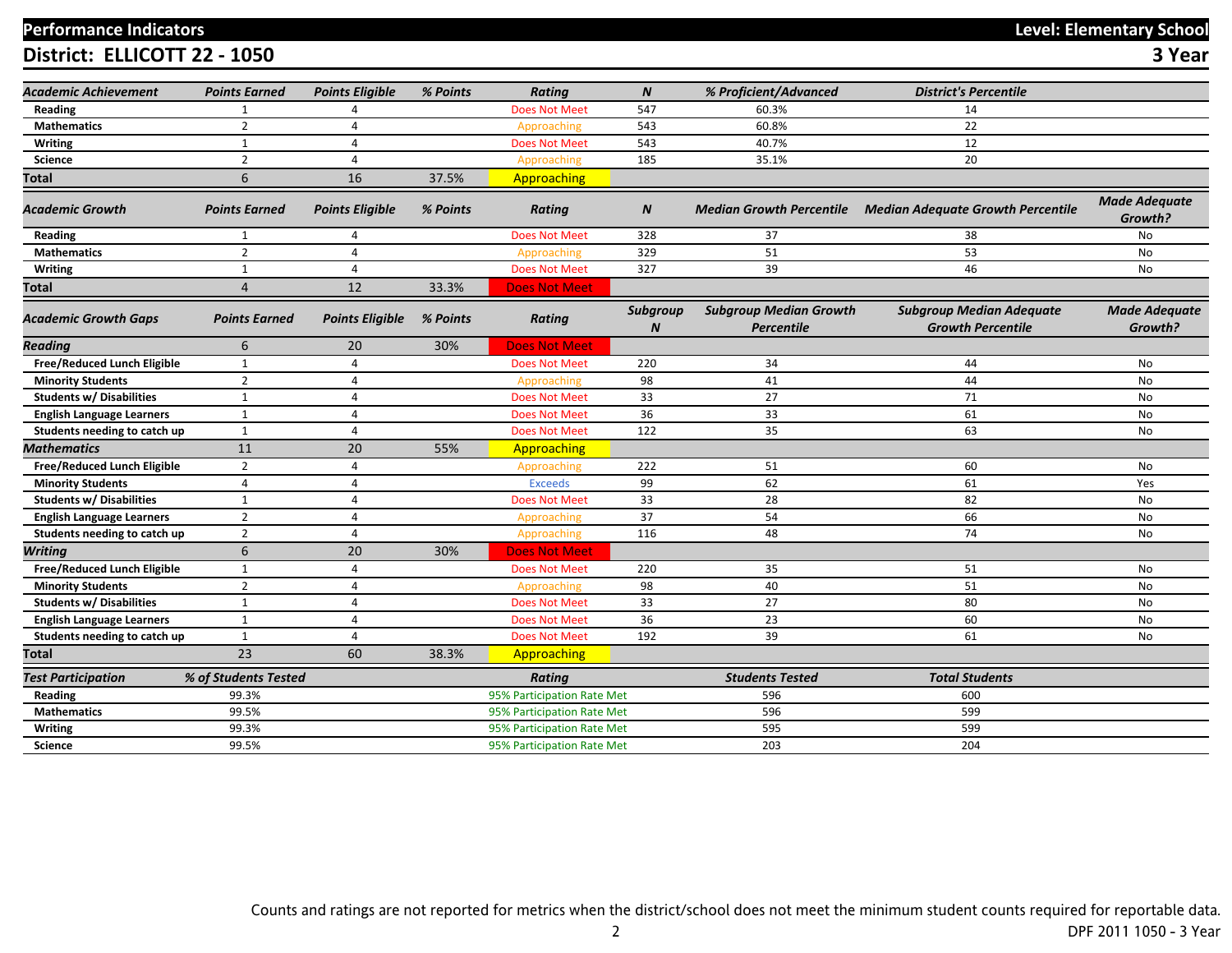# **Performance Indicators Level: Middle School**

**District: ELLICOTT 22 - 1050 3** 

| <b>Academic Achievement</b>      | <b>Points Earned</b> | <b>Points Eligible</b> | % Points | <b>Rating</b>              | $\boldsymbol{N}$ | % Proficient/Advanced                       | <b>District's Percentile</b>                                |                                 |
|----------------------------------|----------------------|------------------------|----------|----------------------------|------------------|---------------------------------------------|-------------------------------------------------------------|---------------------------------|
| Reading                          | $\overline{2}$       | 4                      |          | <b>Approaching</b>         | 603              | 56.7%                                       | 15                                                          |                                 |
| <b>Mathematics</b>               | $\overline{2}$       | $\overline{4}$         |          | Approaching                | 602              | 42.7%                                       | 28                                                          |                                 |
| Writing                          | $\overline{2}$       | $\overline{4}$         |          | Approaching                | 602              | 42.0%                                       | 15                                                          |                                 |
| <b>Science</b>                   | $\overline{2}$       | $\overline{4}$         |          | Approaching                | 201              | 44.8%                                       | 44                                                          |                                 |
| Total                            | 8                    | 16                     | 50%      | Approaching                |                  |                                             |                                                             |                                 |
| Academic Growth                  | <b>Points Earned</b> | <b>Points Eligible</b> | % Points | <b>Rating</b>              | $\boldsymbol{N}$ | <b>Median Growth Percentile</b>             | <b>Median Adequate Growth Percentile</b>                    | <b>Made Adequate</b><br>Growth? |
| Reading                          | 3                    | 4                      |          | <b>Meets</b>               | 541              | 45                                          | 39                                                          | Yes                             |
| <b>Mathematics</b>               | $\overline{2}$       | 4                      |          | Approaching                | 539              | 51                                          | 76                                                          | <b>No</b>                       |
| Writing                          | $\overline{2}$       | $\overline{4}$         |          | Approaching                | 538              | 44                                          | 63                                                          | No                              |
| Total                            | $\overline{7}$       | 12                     | 58.3%    | Approaching                |                  |                                             |                                                             |                                 |
| <b>Academic Growth Gaps</b>      | <b>Points Earned</b> | <b>Points Eligible</b> | % Points | <b>Rating</b>              | Subgroup<br>N    | <b>Subgroup Median Growth</b><br>Percentile | <b>Subgroup Median Adequate Growth</b><br><b>Percentile</b> | <b>Made Adequate</b><br>Growth? |
| <b>Reading</b>                   | 11                   | 20                     | 55%      | Approaching                |                  |                                             |                                                             |                                 |
| Free/Reduced Lunch Eligible      | $\overline{2}$       | 4                      |          | Approaching                | 348              | 45                                          | 46                                                          | No                              |
| <b>Minority Students</b>         | $\overline{2}$       | $\overline{4}$         |          | Approaching                | 129              | 44                                          | 61                                                          | No                              |
| <b>Students w/ Disabilities</b>  | $\overline{2}$       | 4                      |          | Approaching                | 60               | 41                                          | 88                                                          | No                              |
| <b>English Language Learners</b> | $\overline{3}$       | $\overline{4}$         |          | <b>Meets</b>               | 54               | 56                                          | 71                                                          | No                              |
| Students needing to catch up     | $\overline{2}$       | $\overline{4}$         |          | <b>Approaching</b>         | 229              | 49                                          | 70                                                          | No                              |
| <b>Mathematics</b>               | 13                   | 20                     | 65%      | <b>Meets</b>               |                  |                                             |                                                             |                                 |
| Free/Reduced Lunch Eligible      | $\overline{2}$       | $\overline{4}$         |          | Approaching                | 346              | 52                                          | 80                                                          | No                              |
| <b>Minority Students</b>         | 3                    | 4                      |          | <b>Meets</b>               | 128              | 56                                          | 87                                                          | No                              |
| <b>Students w/ Disabilities</b>  | $\overline{2}$       | $\overline{4}$         |          | Approaching                | 59               | 48                                          | 98                                                          | No                              |
| <b>English Language Learners</b> | $\overline{3}$       | 4                      |          | <b>Meets</b>               | 54               | 65                                          | 91                                                          | No                              |
| Students needing to catch up     | 3                    | 4                      |          | <b>Meets</b>               | 296              | 56                                          | 94                                                          | No                              |
| Writing                          | 9                    | 20                     | 45%      | Approaching                |                  |                                             |                                                             |                                 |
| Free/Reduced Lunch Eligible      | $\overline{2}$       | $\overline{4}$         |          | Approaching                | 345              | 43                                          | 70                                                          | No                              |
| <b>Minority Students</b>         | $\overline{2}$       | $\overline{4}$         |          | Approaching                | 129              | 46                                          | 79                                                          | No                              |
| <b>Students w/ Disabilities</b>  | $\mathbf{1}$         | $\overline{4}$         |          | <b>Does Not Meet</b>       | 58               | 31                                          | 94                                                          | No                              |
| <b>English Language Learners</b> | $\overline{2}$       | 4                      |          | Approaching                | 54               | 53                                          | 87                                                          | No                              |
| Students needing to catch up     | $\overline{2}$       | $\overline{4}$         |          | Approaching                | 311              | 48                                          | 83                                                          | No                              |
| Total                            | 33                   | 60                     | 55%      | Approaching                |                  |                                             |                                                             |                                 |
| <b>Test Participation</b>        | % of Students Tested |                        |          | Rating                     |                  | <b>Students Tested</b>                      | <b>Total Students</b>                                       |                                 |
| Reading                          | 99.0%                |                        |          | 95% Participation Rate Met |                  | 606                                         | 612                                                         |                                 |
| <b>Mathematics</b>               | 99.0%                |                        |          | 95% Participation Rate Met |                  | 606                                         | 612                                                         |                                 |
| Writing                          | 99.0%                |                        |          | 95% Participation Rate Met |                  | 606                                         | 612                                                         |                                 |
| <b>Science</b>                   | 99.5%                |                        |          | 95% Participation Rate Met |                  | 202                                         | 203                                                         |                                 |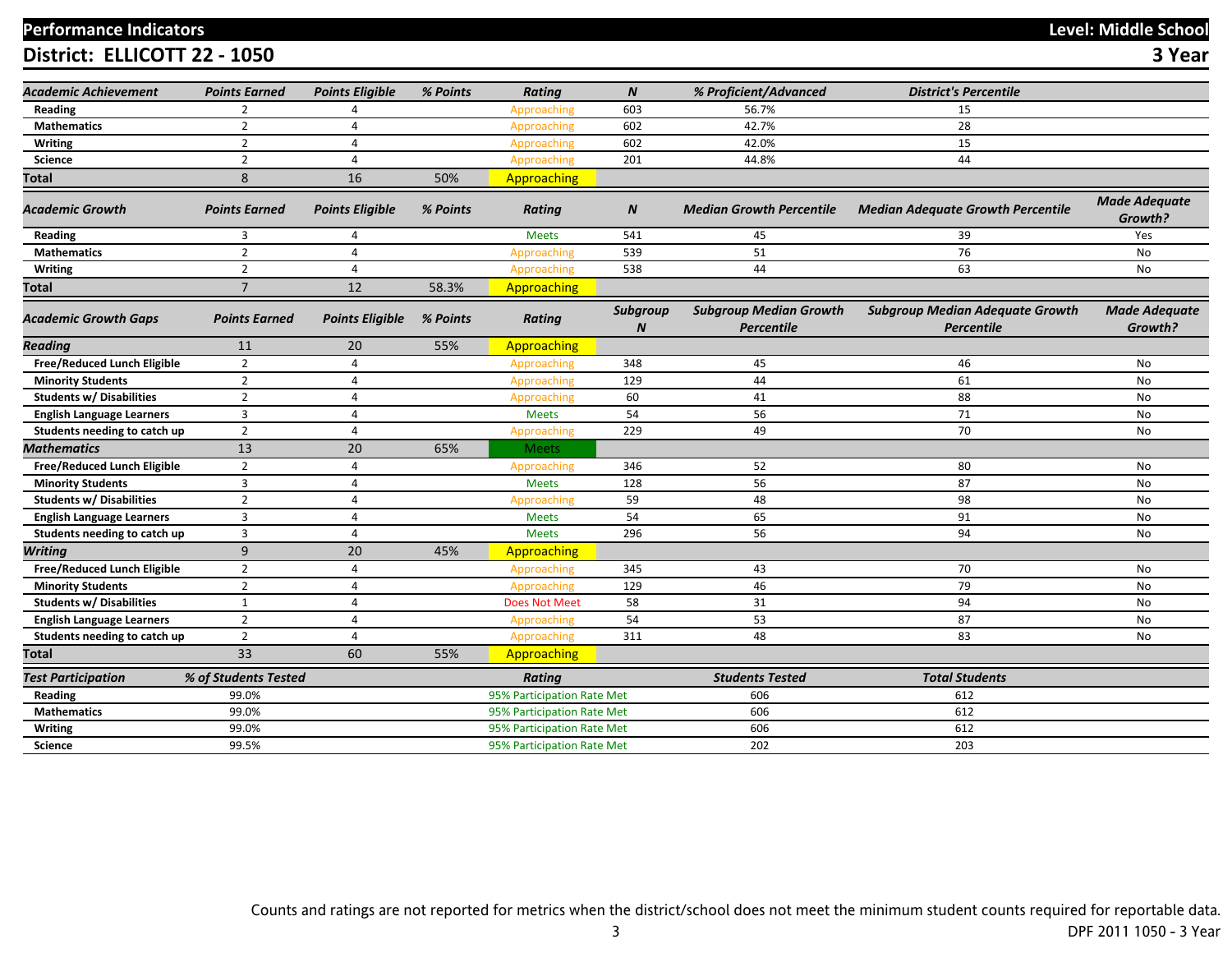# **Performance Indicators Level: High School**

**District: ELLICOTT 22 - 1050 3 Year**

| <b>Academic Achievement</b>                  | <b>Points Earned</b>    | <b>Points Eligible</b> | % Points | <b>Rating</b>                           | $\boldsymbol{N}$   | % Proficient/Advanced                              | <b>District's Percentile</b>                                |                                 |
|----------------------------------------------|-------------------------|------------------------|----------|-----------------------------------------|--------------------|----------------------------------------------------|-------------------------------------------------------------|---------------------------------|
| Reading                                      | $\overline{2}$          | Δ                      |          | Approaching                             | 400                | 69.0%                                              | 41                                                          |                                 |
| <b>Mathematics</b>                           | $\overline{2}$          | $\overline{4}$         |          | Approaching                             | 399                | 23.6%                                              | 32                                                          |                                 |
| Writing                                      | $\overline{2}$          | 4                      |          | Approaching                             | 400                | 42.0%                                              | 33                                                          |                                 |
| <b>Science</b>                               | $\overline{2}$          | 4                      |          | Approaching                             | 195                | 42.6%                                              | 32                                                          |                                 |
| Total                                        | 8                       | 16                     | 50%      | Approaching                             |                    |                                                    |                                                             |                                 |
| Academic Growth                              | <b>Points Earned</b>    | <b>Points Eligible</b> | % Points | <b>Rating</b>                           | N                  | <b>Median Growth Percentile</b>                    | <b>Median Adequate Growth</b><br><b>Percentile</b>          | <b>Made Adequate</b><br>Growth? |
| Reading                                      | $\overline{4}$          | 4                      |          | <b>Exceeds</b>                          | 354                | 60                                                 | 28                                                          | Yes                             |
| <b>Mathematics</b>                           | $\overline{2}$          | 4                      |          | Approaching                             | 353                | 53                                                 | 98                                                          | No                              |
| <b>Writing</b>                               | $\overline{3}$          | 4                      |          | <b>Meets</b>                            | 354                | 59                                                 | 72                                                          | No                              |
| Total                                        | 9                       | 12                     | 75%      | Meets                                   |                    |                                                    |                                                             |                                 |
| <b>Academic Growth Gaps</b>                  | <b>Points Earned</b>    | <b>Points Eligible</b> | % Points | <b>Rating</b>                           | Subgroup<br>N      | <b>Subgroup Median</b><br><b>Growth Percentile</b> | <b>Subgroup Median Adequate</b><br><b>Growth Percentile</b> | <b>Made Adequate</b><br>Growth? |
| <b>Reading</b>                               | 18                      | 20                     | 90%      | Exceeds                                 |                    |                                                    |                                                             |                                 |
| Free/Reduced Lunch Eligible                  | $\overline{4}$          | 4                      |          | <b>Exceeds</b>                          | 201                | 62                                                 | 36                                                          | Yes                             |
| <b>Minority Students</b>                     | $\overline{4}$          | $\overline{4}$         |          | <b>Exceeds</b>                          | 81                 | 66                                                 | 53                                                          | Yes                             |
| <b>Students w/ Disabilities</b>              | $\overline{\mathbf{3}}$ | $\overline{4}$         |          | <b>Meets</b>                            | 31                 | 65                                                 | 95                                                          | No                              |
| <b>English Language Learners</b>             | $\overline{4}$          | 4                      |          | <b>Exceeds</b>                          | 24                 | 70                                                 | 71                                                          | No                              |
| Students needing to catch up                 | $\overline{3}$          | 4                      |          | <b>Meets</b>                            | 122                | 69                                                 | 86                                                          | <b>No</b>                       |
| <b>Mathematics</b>                           | 12                      | 20                     | 60%      | Approaching                             |                    |                                                    |                                                             |                                 |
| Free/Reduced Lunch Eligible                  | $\overline{2}$          | 4                      |          | Approaching                             | 201                | 54                                                 | 99                                                          | No                              |
| <b>Minority Students</b>                     | $\overline{2}$          | 4                      |          | Approaching                             | 82                 | 46                                                 | 99                                                          | No                              |
| <b>Students w/ Disabilities</b>              | $\overline{3}$          | $\overline{4}$         |          | <b>Meets</b>                            | 32                 | 57                                                 | 99                                                          | No                              |
| <b>English Language Learners</b>             | $\overline{\mathbf{3}}$ | 4                      |          | <b>Meets</b>                            | 24                 | 60                                                 | 99                                                          | No                              |
| Students needing to catch up                 | $\overline{2}$          | 4                      |          | Approaching                             | 238                | 52                                                 | 99                                                          | No                              |
| Writing                                      | 14                      | 20                     | 70%      | <b>Meets</b>                            |                    |                                                    |                                                             |                                 |
| Free/Reduced Lunch Eligible                  | $\overline{3}$          | 4                      |          | <b>Meets</b>                            | 201                | 59                                                 | 77                                                          | No                              |
| <b>Minority Students</b>                     | $\overline{\mathbf{3}}$ | $\overline{4}$         |          | <b>Meets</b>                            | 81                 | 63                                                 | 85                                                          | No                              |
| <b>Students w/ Disabilities</b>              | $\overline{2}$          | $\overline{4}$         |          | Approaching                             | 31                 | 40                                                 | 99                                                          | No                              |
| <b>English Language Learners</b>             | $\overline{\mathbf{3}}$ | 4                      |          | <b>Meets</b>                            | 24                 | 69                                                 | 94                                                          | No                              |
| Students needing to catch up                 | 3                       | 4                      |          | <b>Meets</b>                            | 201                | 64                                                 | 91                                                          | No                              |
| Total                                        | 44                      | 60                     | 73.3%    | <b>Meets</b>                            |                    |                                                    |                                                             |                                 |
| <b>Postsecondary and Workforce Readiness</b> | <b>Points Earned</b>    | <b>Points Eligible</b> | % Points | <b>Rating</b>                           | N                  | Rate/Score                                         | <b>Minimum State Expectation</b>                            |                                 |
| Graduation Rate: 4yr/5yr/6yr/7yr             | $\overline{\mathbf{3}}$ | 4                      |          | <b>Meets</b>                            | 256/199/143/<br>65 | 80.9/81.9/81.8/86.2%                               | 80%                                                         |                                 |
| <b>Dropout Rate</b>                          | $\overline{\mathbf{3}}$ | 4                      |          | <b>Meets</b>                            | 1560               | 1.3%                                               | At/below state average                                      |                                 |
| <b>Colorado ACT Composite</b>                | $\overline{2}$          | 4                      |          | Approaching                             | 153                | 17.7                                               | Above state average                                         |                                 |
| Total                                        | 8                       | 12                     | 66.7%    | <b>Meets</b>                            |                    |                                                    |                                                             |                                 |
| <b>Test Participation</b>                    | % of Students Tested    |                        |          | <b>Rating</b>                           |                    | <b>Students Tested</b>                             | <b>Total Students</b>                                       |                                 |
| Reading                                      | 100.0%                  |                        |          | 95% Participation Rate Met              |                    | 407                                                | 407                                                         |                                 |
| <b>Mathematics</b>                           | 99.8%                   |                        |          | 95% Participation Rate Met              |                    | 406                                                | 407                                                         |                                 |
| Writing                                      | 100.0%                  |                        |          | 95% Participation Rate Met              |                    | 407                                                | 407                                                         |                                 |
| Science                                      | 100.0%                  |                        |          | 95% Participation Rate Met              |                    | 197                                                | 197                                                         |                                 |
| <b>Colorado ACT</b>                          | 92.7%                   |                        |          | Does Not Meet 95% Participation<br>Rate |                    | 153                                                | 165                                                         |                                 |

Counts and ratings are not reported for metrics when the district/school does not meet the minimum student counts required for reportable data.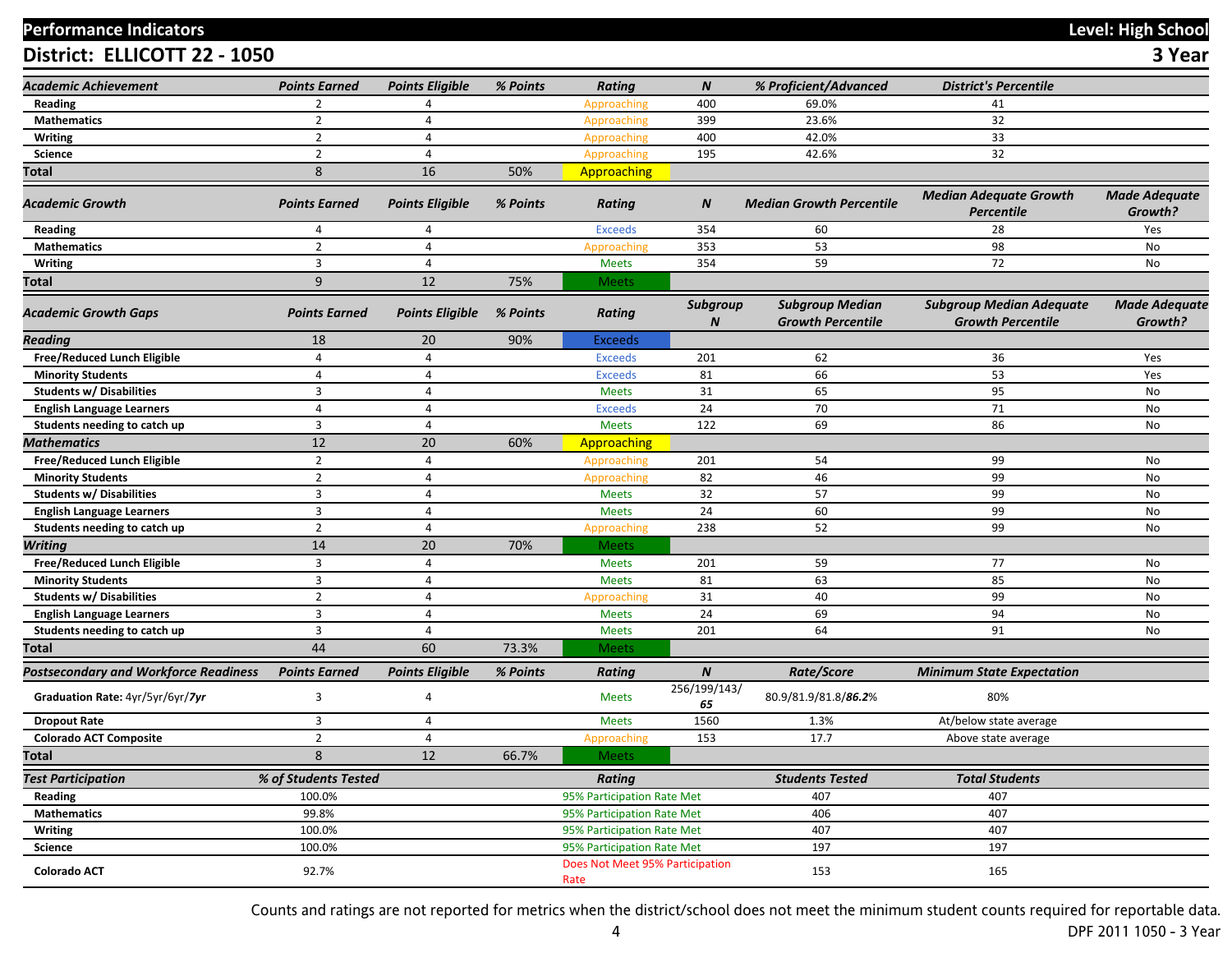| <b>Scoring Guide 2011</b>                | Scoring Guide for Performance Indicators on the District Performance Framework Report                                                      |                                                                                                |                                                                                                    |                               |                    |                       | Level: All Levels           |
|------------------------------------------|--------------------------------------------------------------------------------------------------------------------------------------------|------------------------------------------------------------------------------------------------|----------------------------------------------------------------------------------------------------|-------------------------------|--------------------|-----------------------|-----------------------------|
| Performance Indicator Scoring Guide      |                                                                                                                                            |                                                                                                |                                                                                                    | Rating                        | <b>Point Value</b> | <b>Total Possible</b> | <b>Framework Points</b>     |
|                                          | The district's percentage of students scoring proficient or advanced was:                                                                  |                                                                                                |                                                                                                    |                               |                    |                       |                             |
|                                          | • at or above the 90th percentile of all districts using 2010 (1-year DPF) or 2008-10 baseline (3-year DPF).                               |                                                                                                |                                                                                                    | <b>Exceeds</b>                | 4                  | 16                    |                             |
| Academic                                 | . below the 90th percentile but at or above the 50th percentile of all districts using 2010 (1-year DPF) or 2008-10 baseline (3-year DPF). |                                                                                                |                                                                                                    | <b>Meets</b>                  | 3                  | (4 for each           | 15                          |
| <b>Achievement</b>                       | • below the 50th percentile but at or above the 15th percentile of all districts using 2010 (1-year DPF) or 2008-10 baseline (3-year DPF)  |                                                                                                |                                                                                                    | Approaching                   | $\overline{2}$     | content area)         |                             |
|                                          | • below the 15th percentile of all districts using 2010 (1-year DPF) or 2008-10 baseline (3-year DPF).                                     |                                                                                                |                                                                                                    | Does Not Mee                  | $\mathbf{1}$       |                       |                             |
|                                          | If the districtmeets the median adequate student growth percentile and its median student growth percentile was:                           |                                                                                                |                                                                                                    |                               |                    |                       |                             |
|                                          | • at or above 60.                                                                                                                          |                                                                                                |                                                                                                    | <b>Exceeds</b>                | 4                  |                       |                             |
|                                          | . below 60 but at or above 45.                                                                                                             |                                                                                                |                                                                                                    | <b>Meets</b>                  | $\overline{3}$     |                       |                             |
|                                          | • below 45 but at or above 30.                                                                                                             |                                                                                                |                                                                                                    | Approaching                   | $\overline{2}$     | 12                    |                             |
| Academic                                 | $\bullet$ below 30.                                                                                                                        |                                                                                                |                                                                                                    | Does Not Mee                  | 1                  | (4 for each           | 35                          |
| Growth                                   | If the district does not meet the median adequate student growth percentile and its median student growth percentile was:                  |                                                                                                |                                                                                                    |                               |                    | content area)         |                             |
|                                          | • at or above 70.                                                                                                                          |                                                                                                |                                                                                                    | <b>Exceeds</b>                | $\overline{4}$     |                       |                             |
|                                          | . below 70 but at or above 55.                                                                                                             | <b>Meets</b>                                                                                   | 3                                                                                                  |                               |                    |                       |                             |
|                                          | • below 55 but at or above 40.                                                                                                             | Approaching                                                                                    | $\overline{2}$                                                                                     |                               |                    |                       |                             |
|                                          | · below 40.                                                                                                                                |                                                                                                |                                                                                                    | Does Not Mee                  | $\mathbf{1}$       |                       |                             |
|                                          | If the student subgroup meets the median adequate student growth percentile and its student growth percentile was:                         |                                                                                                |                                                                                                    |                               |                    |                       |                             |
|                                          | • at or above 60.                                                                                                                          |                                                                                                |                                                                                                    | <b>Exceeds</b>                | 4                  |                       |                             |
|                                          | . below 60 but at or above 45.                                                                                                             |                                                                                                |                                                                                                    | <b>Meets</b>                  | 3                  |                       |                             |
|                                          | • below 45 but at or above 30.                                                                                                             | Approaching                                                                                    | $\overline{2}$                                                                                     | 60                            |                    |                       |                             |
| Academic                                 | · below 30.                                                                                                                                | Does Not Mee                                                                                   | 1                                                                                                  | (5 for each subgroup          |                    |                       |                             |
| <b>Growth Gaps</b>                       | If the student subgroup does not meet the median adequate student growth percentile and its student growth percentile was:                 |                                                                                                |                                                                                                    |                               |                    | group in 3 content    | 15                          |
|                                          | • at or above 70.                                                                                                                          |                                                                                                |                                                                                                    | <b>Exceeds</b>                | 4                  | areas)                |                             |
|                                          | . below 70 but at or above 55.                                                                                                             |                                                                                                |                                                                                                    | <b>Meets</b>                  | 3                  |                       |                             |
|                                          | . below 55 but at or above 40.                                                                                                             |                                                                                                |                                                                                                    | Approaching                   | $\overline{2}$     |                       |                             |
|                                          | · below 40.                                                                                                                                |                                                                                                |                                                                                                    | Does Not Mee                  | $\mathbf{1}$       |                       |                             |
|                                          | Graduation Rate: The district's graduation rate was:                                                                                       |                                                                                                |                                                                                                    |                               |                    |                       |                             |
|                                          | • at or above 90%.                                                                                                                         |                                                                                                |                                                                                                    | <b>Exceeds</b>                | 4                  |                       |                             |
|                                          | • above 80% but below 90%.                                                                                                                 |                                                                                                |                                                                                                    | <b>Meets</b>                  | 3                  |                       |                             |
|                                          | • at or above 65% but below 80%.                                                                                                           |                                                                                                |                                                                                                    | Approaching                   | $\overline{2}$     |                       |                             |
|                                          | · below 65%.                                                                                                                               |                                                                                                |                                                                                                    | Does Not Mee                  | $\mathbf{1}$       |                       |                             |
|                                          | Dropout Rate: The district's dropout rate was:                                                                                             |                                                                                                |                                                                                                    |                               |                    | 12                    |                             |
| <b>Postsecondary and</b>                 | • at or below 1%.                                                                                                                          |                                                                                                |                                                                                                    | <b>Exceeds</b>                | 4                  | (4 for each sub-      | 35                          |
| <b>Workforce Readiness</b>               | • at or below the state average but above 1% using 2009 (1-year DPF) or 2007-09 baseline (3-year DPF).                                     |                                                                                                |                                                                                                    | <b>Meets</b>                  | $\overline{3}$     | indicator)            |                             |
|                                          | • at or below 10% but above the state average using 2009 (1-year DPF) or 2007-09 baseline (3-year DPF).                                    |                                                                                                |                                                                                                    | Approaching                   | $\overline{2}$     |                       |                             |
|                                          | • at or above 10%.                                                                                                                         |                                                                                                |                                                                                                    | Does Not Mee                  | 1                  |                       |                             |
|                                          | Average Colorado ACT Composite: The district's average Colorado ACT composite score was:                                                   |                                                                                                |                                                                                                    |                               |                    |                       |                             |
|                                          | • at or above 22.                                                                                                                          |                                                                                                |                                                                                                    | <b>Exceeds</b>                | 4                  |                       |                             |
|                                          | • at or above the state average but below 22 using 2010 (1-year DPF) or 2008-10 baseline (3-year DPF).                                     |                                                                                                |                                                                                                    | <b>Meets</b>                  | 3                  |                       |                             |
|                                          | • at or above 17 but below the state average using 2010 (1-year DPF) or 2008-10 baseline (3-year DPF).                                     |                                                                                                |                                                                                                    | Approaching                   | $\overline{2}$     |                       |                             |
|                                          | · at or below 17.                                                                                                                          |                                                                                                |                                                                                                    | Does Not Mee                  | $\mathbf{1}$       |                       |                             |
|                                          | Cut-Points for each performance indicator: The district earned  of the points eligible on this indicator.                                  |                                                                                                | Cut-Points for accreditation category: The district earned  of the total framework points eligible |                               |                    |                       |                             |
| Achievement;                             | • at or above 87.5%                                                                                                                        | <b>Exceeds</b>                                                                                 |                                                                                                    | • at or above 80%             |                    |                       | <b>Distinction</b>          |
| Growth; Gaps;                            | • at or above 62.5% - below 87.5%                                                                                                          | <b>Meets</b>                                                                                   | <b>Total Framework</b>                                                                             | • at or above 64% - below 80% |                    |                       | Accredited                  |
| Postsecondary                            | • at or above 37.5% - below 62.5%                                                                                                          | Approaching                                                                                    | <b>Points</b>                                                                                      | • at or above 52% - below 64% |                    |                       | Improvement                 |
|                                          | • below 37.5%                                                                                                                              | <b>Does Not Meet</b>                                                                           |                                                                                                    | • at or above 42% - below 52% |                    |                       | <b>Priority Improvement</b> |
|                                          |                                                                                                                                            |                                                                                                |                                                                                                    | • below 42%                   |                    |                       | <b>Turnaround</b>           |
| <b>District accreditation categories</b> |                                                                                                                                            |                                                                                                |                                                                                                    |                               |                    |                       |                             |
| Accred. w/ Distinction                   | The district is Accredited with Distinction.                                                                                               |                                                                                                | A district may not be accredited with a Priority Improvement and/or Turnaround Plan for longer     |                               |                    |                       |                             |
| <b>Accredited</b>                        | The district is Accredited.                                                                                                                |                                                                                                | than a combined total of five consecutive years before the State Board of Education is required    |                               |                    |                       |                             |
| Accred. w/ Impr. Plan                    | The district is Accredited with an Improvement Plan.                                                                                       | to restructure or close the district. The five consecutive years commence on July 1 during the |                                                                                                    |                               |                    |                       |                             |
| Accred. w/ Priority Impr. Plan           | The district is Accredited with a Priority Improvement Plan.                                                                               |                                                                                                | summer immediately following the fall in which the district is notified that it is Accredited with |                               |                    |                       |                             |
| Accred. w/ Turnaround Plan               | The district is Accredited with a Turnaround Plan.<br>a Priority Improvement or Turnaround Plan.                                           |                                                                                                |                                                                                                    |                               |                    |                       |                             |